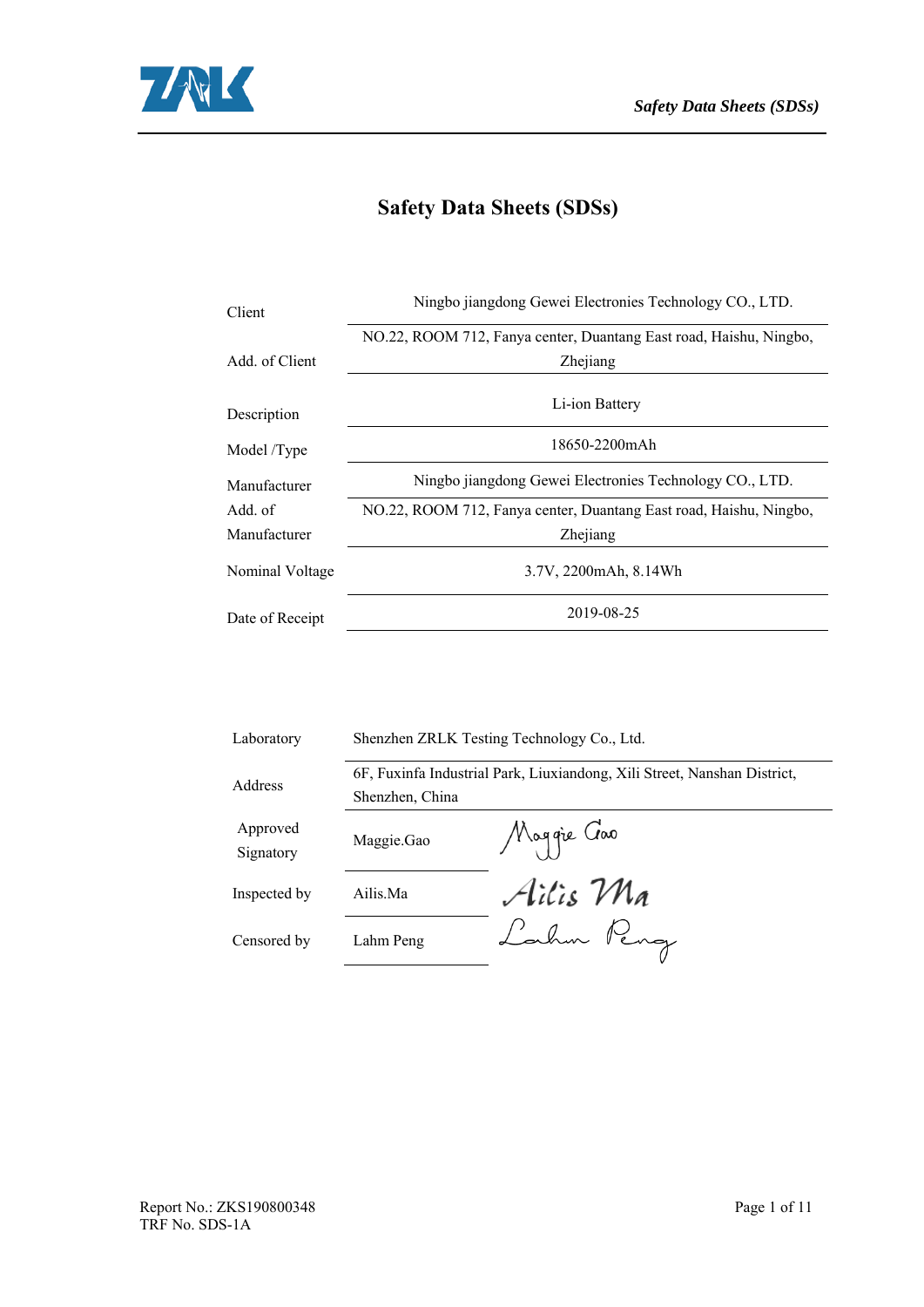

## **1. IDENTIFICATION OF THE SUBSTANCE/PREPARATION AND OF THE COMPANY/UNDERTAKING**

#### **Product Identifier**

 Product name: Li-ion Battery Model: 18650-2200mAh

#### **Other means of identification**

Synonyms:none

#### **Recommended use of the chemical and restrictions on use**

Recommended Use:Used in portabl electronic equipments;

Uses advidsed against:

a) Do not dismantle, open or shred secondary cells or batteries.

b) Keep batteries out of the reach of children

Battery usage by children should be supervised. Especially keep small batteries out of reach of small children.

c) Seek medical advice immediately if a cell or a battery has been swallowed.

d) Do not expose cells or batteries to heat or fire. Avoid storage in direct sunlight.

e) Do not short-circuit a cell or a battery. Do not store cells or batteries haphazardly in a box or drawer where they may short-circuit each other or be short-circuited by other metal objects.

f) Do not remove a cell or battery from its original packaging until required for use.

g) Do not subject cells or batteries to mechanical shock.

h) In the event of a cell leaking, do not allow the liquid to come in contact with the skin or eyes. If contact has

been made, wash the affected area with copious amounts of water and seek medical advice.

i) Do not use any charger other than that specifically provided for use with the equipment.

j) Observe the plus (+) and minus (–) marks on the cell, battery and equipment and ensure correct use.

k) Do not use any cell or battery which is not designed for use with the equipment.

l) Do not mix cells of different manufacture, capacity, size or type within a device.

m) Always purchase the battery recommended by the device manufacturer for the equipment.

n) Keep cells and batteries clean and dry.

o) Wipe the cell or battery terminals with a clean dry cloth if they become dirty.

p) Secondary cells and batteries need to be charged before use. Always use the correct charger and refer to the

manufacturer's instructions or equipment manual for proper charging instructions.

q) Do not leave a battery on prolonged charge when not in use.

r) After extended periods of storage, it may be necessary to charge and discharge the cells or batteries several times to obtain maximum performance.

s) Retain the original product literature for future reference.

t) Use the cell or battery only in the application for which it was intended.

u) When possible, remove the battery from the equipment when not in use.

v) Dispose of properly.

### **Details of the supplier of the safety data sheet:**

Supplier Name: Ningbo jiangdong Gewei Electronies Technology CO., LTD.

Address: NO.22, ROOM 712, Fanya center, Duantang East road, Haishu, Ningbo, Zhejiang

Telephone number of the supplier: 0086-0574-87200933

Fax: xxxx

Postcode: 315000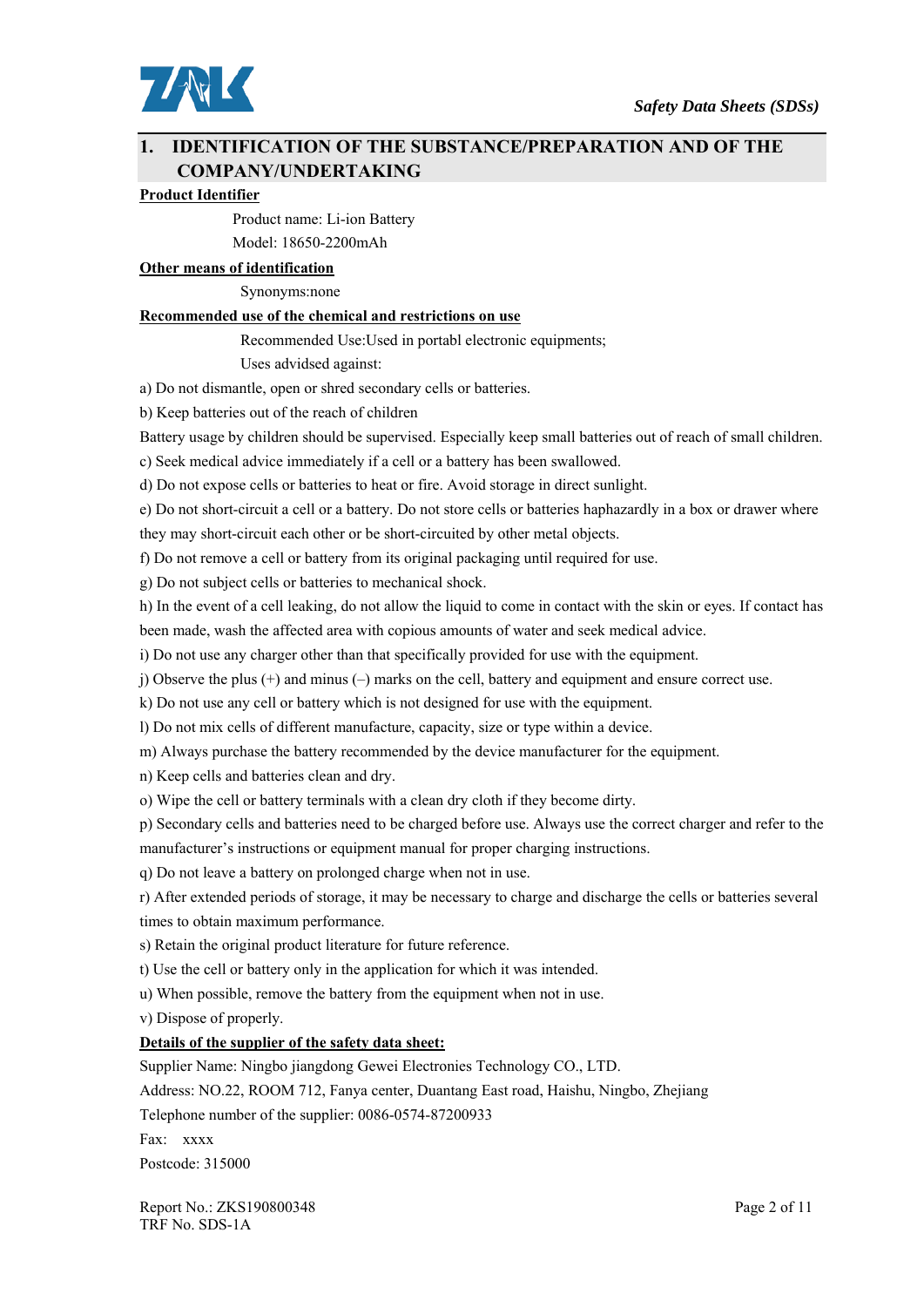

E-mail address: huangkr7153@126.com

#### **Emergency telephone number**

**Company Emergency Phone Number:** 0086-0574-87200933

# **2. HAZARDS IDENTIFICATION**

### **Classification**

| Acute toxicity - Dermal                               | Category 3  |
|-------------------------------------------------------|-------------|
| Serious eye damage/eye irritation                     | Category 2A |
| Carcinogenicity                                       | Category 2  |
| Specific target organ toxicity (repeated<br>exposure) | Category 1  |

### **GHS Label elements, including precautionary statements**

#### **Danger**

#### **Hazard statements**

Toxic in contact with skin

Causes serious eye irritation

Suspected of causing cancer

Causes damage to organs through prolonged or repeated exposure



**Precautionary statements-Prevention** 

Obtain special instructions before use Do not handle until all safety precautions have been read and understood Wear protective gloves/protective clothing/eye protection/face protection Wash face, hands and any exposed skin thoroughly after handling Do not breathe dust/fume/gas/mist/vapors/spray Do not eat, drink or smoke when using this product

### **Precautionary Statements - Response**

If exposed or concerned: Get medical advice/attention Specific treatment (see supplemental first aid instructions on this label)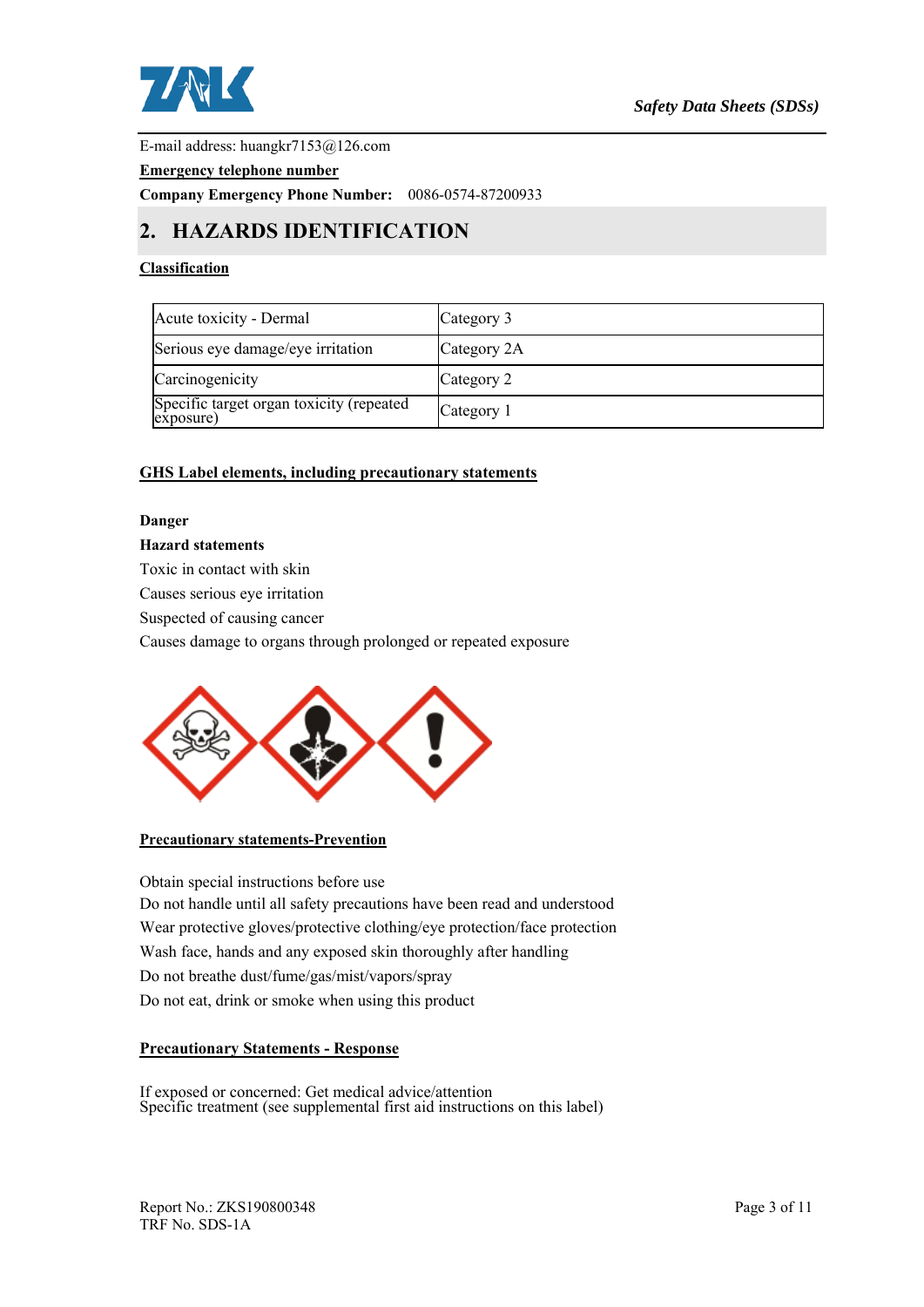

### **Eyes**

IF IN EYES: Rinse cautiously with water for several minutes. Remove contact lenses, if present and easy to do. Continue rinsing If eye irritation persists: Get medical advice/attention

## **Skin**

IF ON SKIN: Wash with plenty of water and soap Call a POISON CENTER or doctor if you feel unwell Take off immediately all contaminated clothing and wash it before reuse

### **Precautionary Statements - Storage**

Store locked up

### **Precautionary Statements - Disposal**

Dispose of contents/container to an approved waste disposal plant

### **Other information**

harmful if swallowed. Very toxic to aquatic life with long lasting effects.

# **3. COMPOSITION/INFORMATION ON INGREDIENTS**

#### **Chemical characterixation: Mixtures**

### **Description:**

### Product: Consisting of the following components.

| Common Chemical Name                | Concentration $(\% )$ | CAS Number      |  |
|-------------------------------------|-----------------------|-----------------|--|
| Lithium Cobalt Oxide ( $LiCoO2$ )   | 35.5                  | 12190-79-3      |  |
| Aluminum Foil                       | 9                     | 7429-90-5       |  |
| 1.1-Difluoroethylene polymer        | 1                     | 24937-79-9      |  |
| Graphite                            | 18                    | 7782-42-5       |  |
| Copper                              | 15                    | 7440-50-8       |  |
| Styrene-Butadiene polymer           | 1.5                   | $9003 - 55 - 8$ |  |
| Phosphate(1-), hexafluoro-, lithium | 2.8                   | 21324-40-3      |  |
| Ethylene carbonate                  | 5                     | $96 - 49 - 1$   |  |
| Dimelene carbonate                  | 5                     | 616-38-6        |  |
| Carbonate, methyl ethyl             | 5                     | $623 - 53 - 0$  |  |
| Nickel                              | 2.2<br>7440-02-0      |                 |  |

Note: CAS number is Chemical Abstract Service Registry Number.

N/A=Not apply.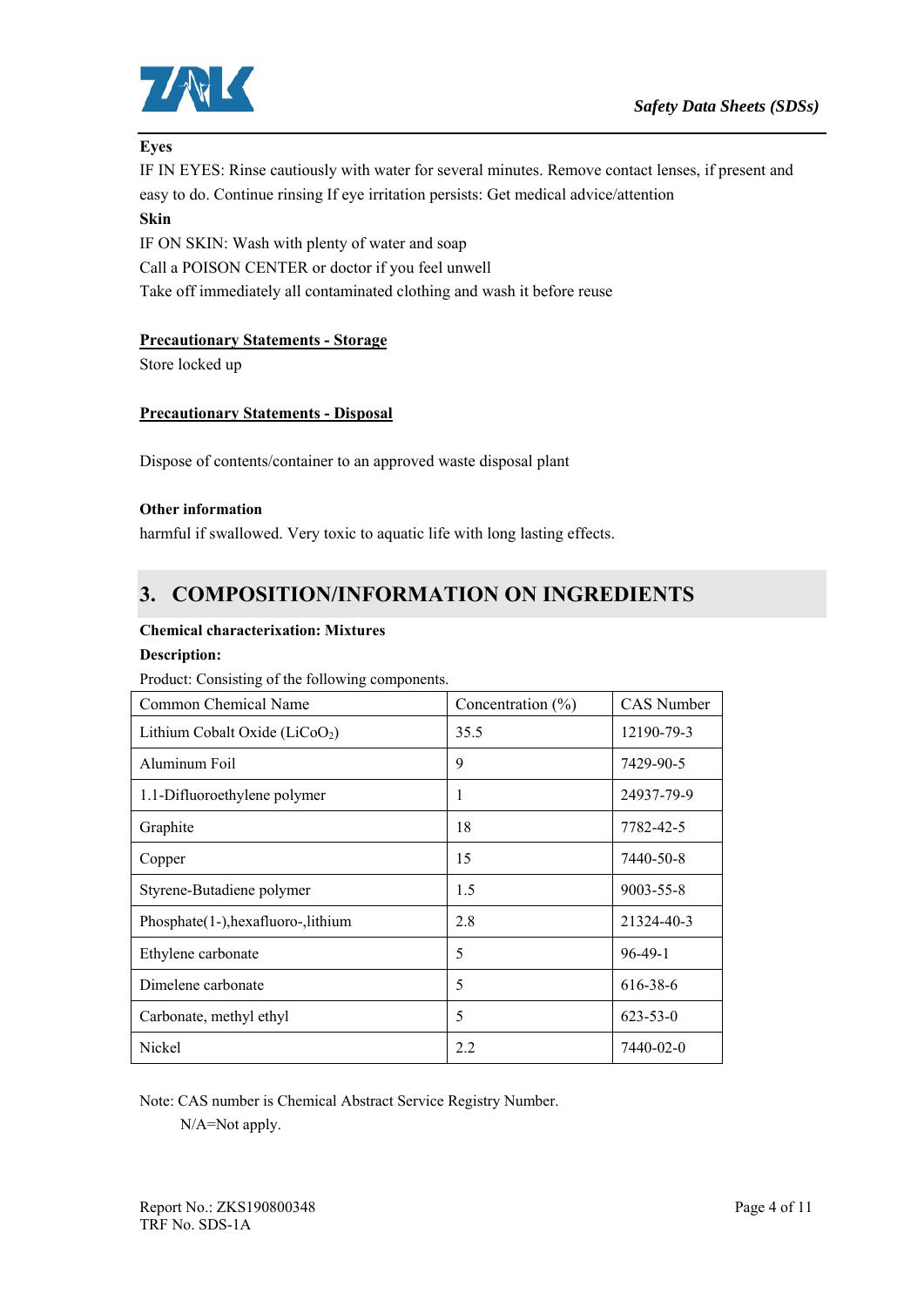

# **4. FIRST-AID MEASURES**

### **First aid measures**

Eye Contact Rinse thoroughly with plenty of water, also under the eyelids. If symptoms persist, call a physician.

Skin Contact Remove contaminated clothing and shoes. Wash skin with soap and water. In the case of skin irritation or allergic reactions see a physician.

Inhalation Move to fresh air. If symptoms persist, call a physician.

Ingestion Do NOT induce vomiting. Drink plenty of water. If symptoms persist, call a physician.

Most important symptoms and effects, both acute and delayed

Swallowing Do not induce vomiting. Get medical attention.

**Most Important Symptoms/Effects** No information available.

### **Indication of any immediate medical attention and special treatment needed**

Notes to Physician Treat symptomatically

# **5. FIRE-FIGHTING MEASURES**

#### **Suitable Extinguishing Media**

CO<sub>2</sub>, dry chemical powder, water spray.

Unsuitable Extinguishing Media:No information available.

### **Specific Hazards Arising from the Chemical**

Formation of toxic gases is possible during heating or in case of fire.

In case of fire, the following can be released:

Carbon monoxide(CO)

Carbon dioxide

Other irritating and toxic gases.

### **Hazardous Combustion Products**

Carbon oxides. Explosion Data Sensitivity to Mechanical Impact No Sensitivity to Static Discharge No

### **Protective Equipment and Precautions for Firefighters**

As in any fire, wear self-contained breathing apparatus pressure-demand, MSHA/NIOSH (approved or equivalent) and full protective gear. For example: Wear self-contained respiratory protective device. Wear suitable protective clothing and eye/face protection.

### **Special hazards arising from the substance or mixture:**

Battery may burst and release hazardus decomposition products when exposed to a fire situation. Lithium ion batteries contain flammable electrolyte that may vent, ignite and produce sparks when subjected to high temperature(>150℃), When damaged or abused(e.g. mechanical damage or electrical overcharging); may burn rapidly with flare-burning effect; may ignite other batteries in clothes proximity.

# **6. ACCIDENTAL RELEASE MEASURES**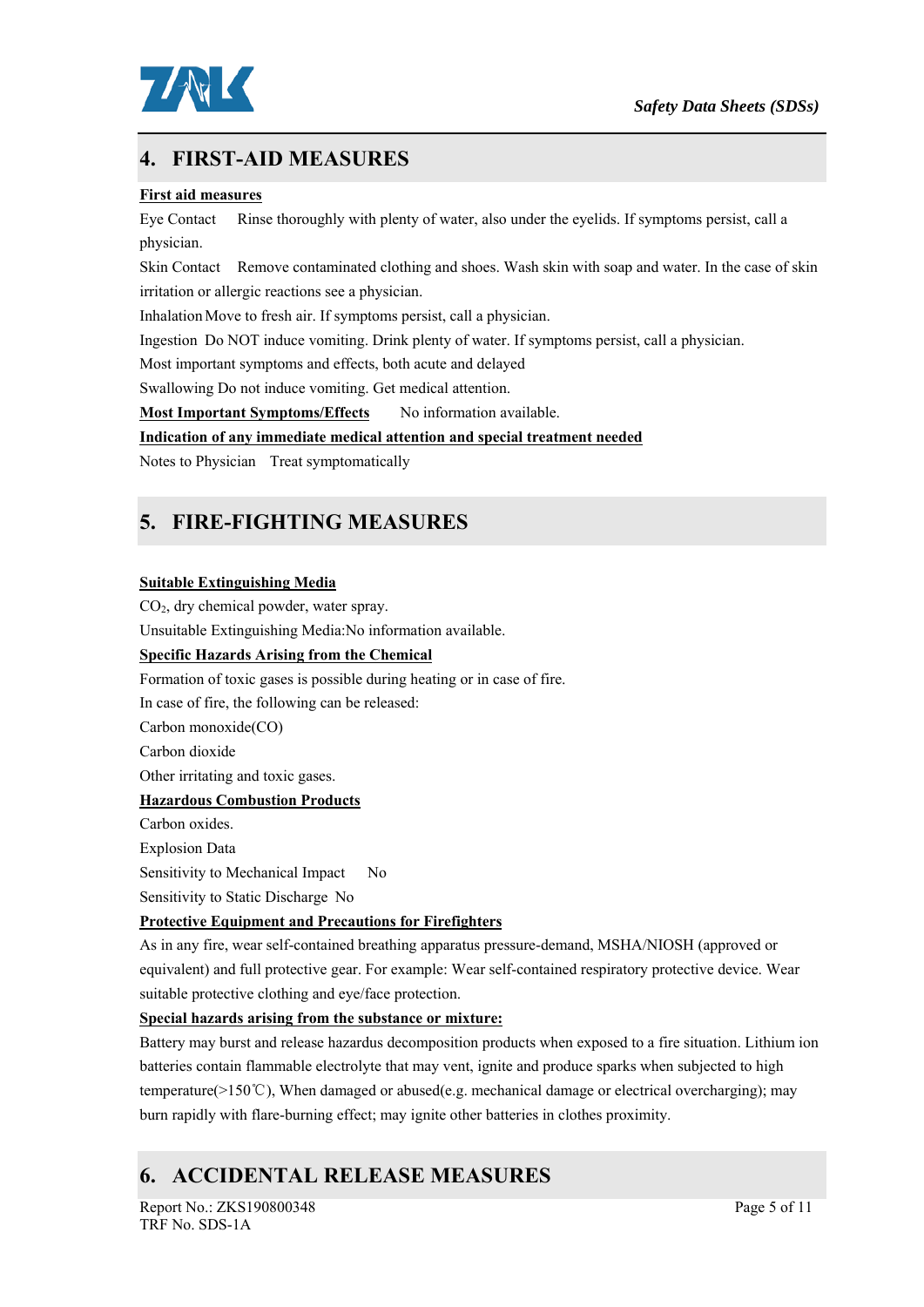

### **Personal precautions, protective equipment and emergency procedures**

Personal Precautions Avoid contact with eyes.

Refer to section 8 for personal protective equipment. Ensure adequate ventilation. Remove all sources of ignition.

Evacuate personnel to safe areas.

### **Environmental precautions**

Environmental Precautions Refer to protective measures listed in Sections 7 and 8.

Absorb with liquid-binding material (sand, diatomite, acid binders, universal binders, sawdust).

Dispose contaminated material as waste according to item 13.

#### **Methods and material for containment and cleaning up**

Methods for Containment Prevent further leakage or spillage if safe to do so.

Methods for Cleaning up Use personal protective equipment. Dam up. Cover liquid spill with sand, earth or other Non combustible absorbent material. Pick up and transfer to properly labeled containers. Clean contaminated surface thoroughly.

# **7. HANDLING AND STORAGE**

#### **Precautions for safe handling**

Handling Handle in accordance with good industrial hygiene and safety practice. Avoid contact with skin, eyes and clothing. Wear personal protective equipment.

Wash thoroughly after handling. Use this material with adequate ventilation. The product is not explosive.

#### **Conditions for safe storage, including any incompatibilities**

If the Lithium-ion Battery is subject to storage for such a long term as more than 3 months, it is recommended to recharge the Li-ion Polymer Battery periodically.

3 months: -10℃~+40℃, 45 to 85%RH

And recommended at 0℃~+35℃ for long period storage.

The capacity recovery rate in the delivery state (50% capacity of fully charged) after storage is assumed to be 80% or more.

The voltage for a long time storage shall be  $3.7V~4.2V$  range.

Do not storage Lithium-ion Battery haphazardly in a box or drawer where they may short-circuit each other or be short-circuited by other metal objects.

Keep out of reach of children.

Do not expose Li-ion Polymer Battery to heat or fire. Avoid storage in direct sunlight.

Do not store together with oxidizing and acidic materials**.** 

Keep ignition sources away- Do not smoke.

Store in cool, dry and well-ventilated place.

**Incompatible Products** None known.

# **8. EXPOSURE CONTROLS AND PERSONAL PROTECTION**

### **Control parameters**

Ingredients with limit values that require monitoring at the workplace:

12190-79-3 Lithium Cobalt Oxide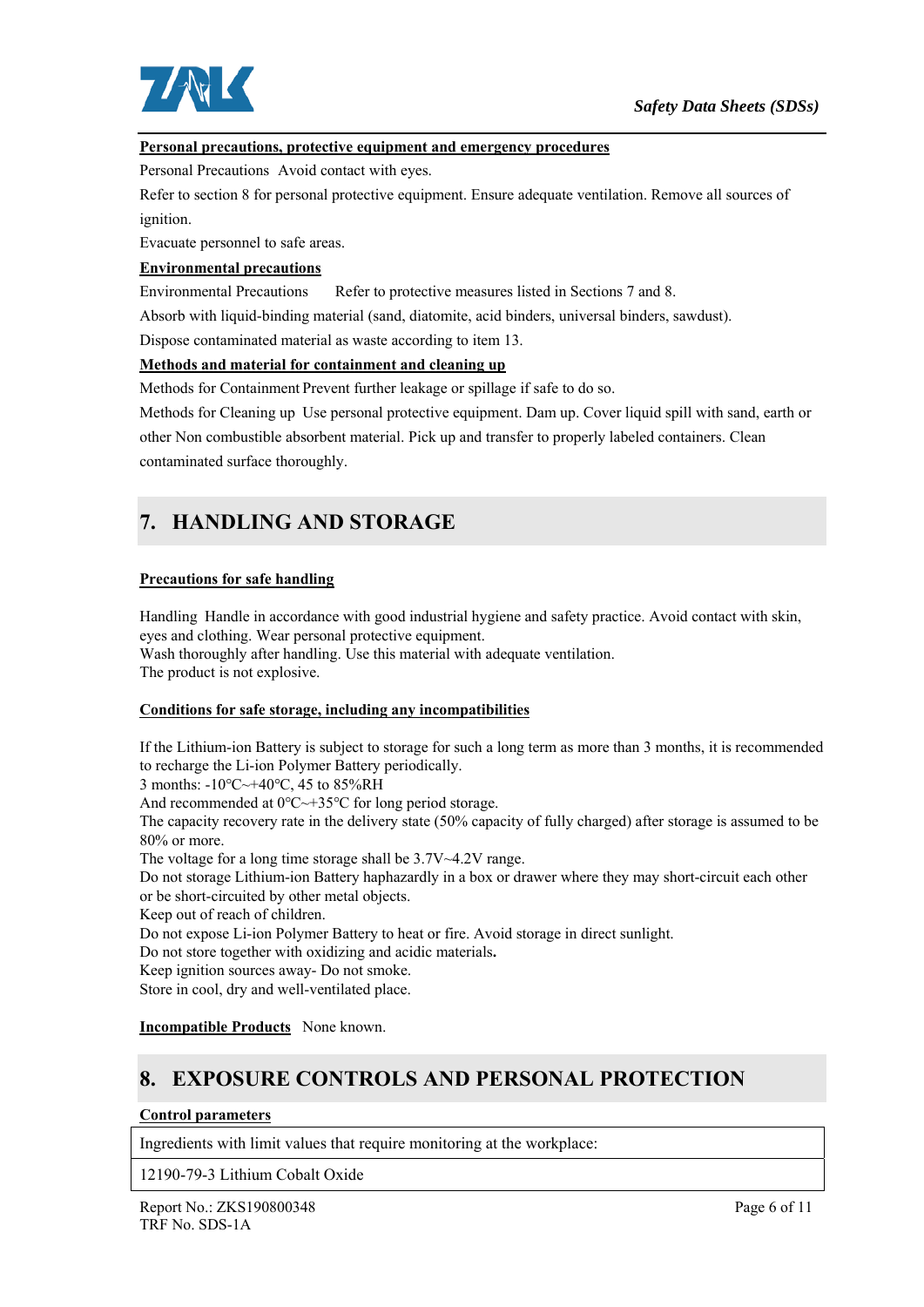### *Safety Data Sheets (SDSs)*



| TLV (USA)                              | $0.02$ mg/m <sup>3</sup> |
|----------------------------------------|--------------------------|
| MAK (Germany) $\int 0.1 \text{mg/m}^3$ |                          |

**Other Exposure Guidelines** Vacated limits revoked by the Court of Appeals decision in AFL-CIO v. OSHA, 965 F.2d 962(11th Cir., 1992).

**Appropriate engineering controls** 

**Engineering Measures** Showers

Eyewash stations

Ventilation systems

Use adequate general or local exhaust ventilation to keep airborne concentrations below the permissible exposure limits. Ensure adequate ventilation.

**Individual protection measures, such as personal protective equipment** 

**Eye/Face Protection:** 



**Body protection:**  Protective work clothing.

**Skin protection:** 



#### **Material of gloves:**

The selection of the suitable gloves does not only depend on the material, but also on further marks of quality and varies from manufacturer to manufacturer. As the product is a preparation of several substances, the resistance of the glove material can not be calculated in advance and has therefore to be checked prior to the application.

#### **Penetration time of glove material:**

The exact break trough time has to be found out by the manufacturer of the protective gloves and has to be observed.

**Respiratory Protection** No protective equipment is needed under normal use conditions. If exposure limits are exceeded or irritation is experienced, ventilation and evacuation may be required.

**Hygiene Measures** Handle in accordance with good industrial hygiene and safety practice.

# **9. PHYSICAL AND CHEMICAL PROPERTIES**

Physical Form: Prismatic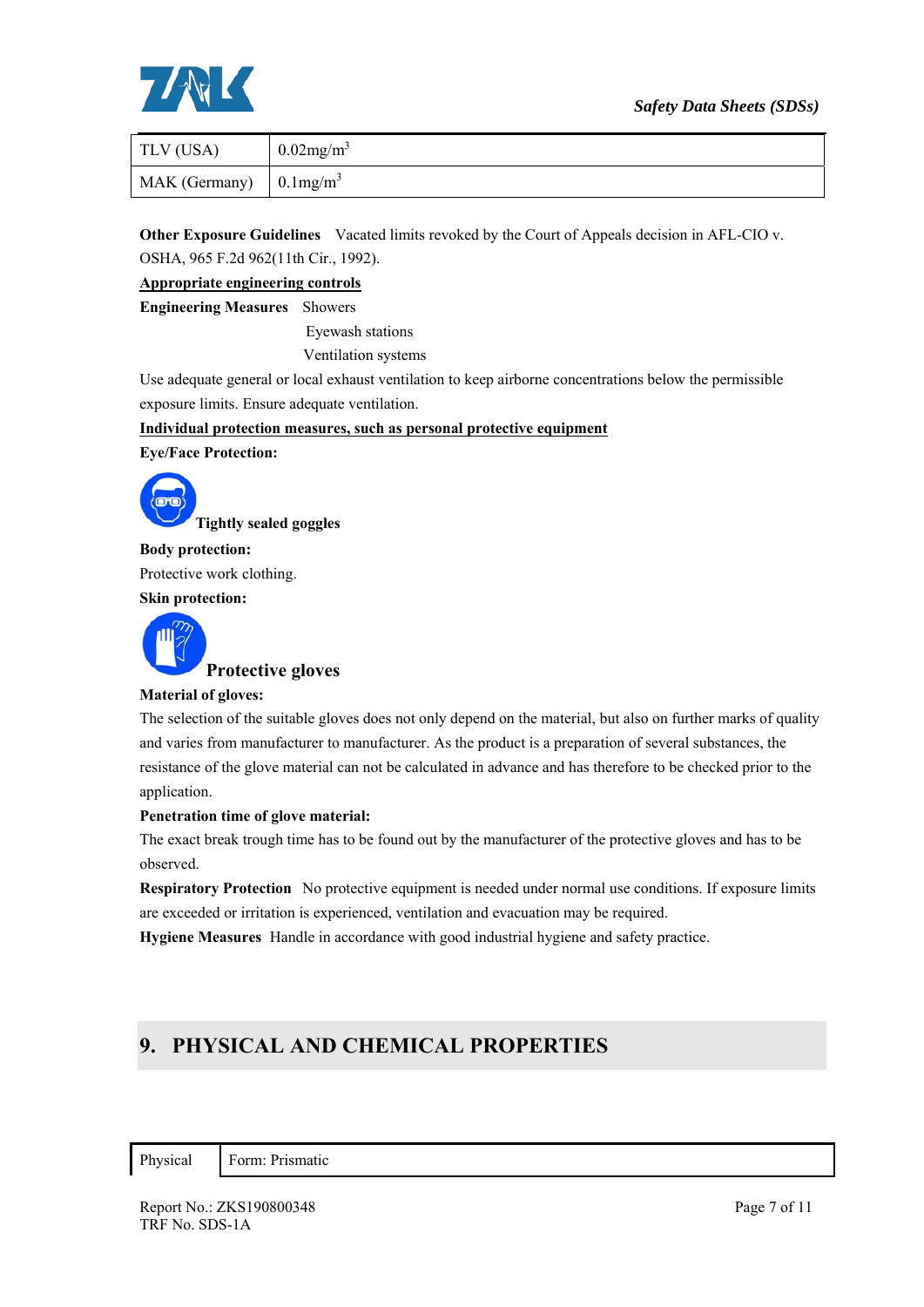

| State                                 | Color: Blue                                  |                                            |  |  |  |  |  |  |
|---------------------------------------|----------------------------------------------|--------------------------------------------|--|--|--|--|--|--|
|                                       | Odour: Odourless                             |                                            |  |  |  |  |  |  |
|                                       | Odor Threshold: No information available     |                                            |  |  |  |  |  |  |
| Change in condition:                  |                                              | Not determined.                            |  |  |  |  |  |  |
|                                       | pH, with indication of the concentration     | Not determined.                            |  |  |  |  |  |  |
|                                       | Melting point/freezing point                 | Not determined.                            |  |  |  |  |  |  |
|                                       | Initial boiling point and Boiling range:     | Not determined.                            |  |  |  |  |  |  |
| <b>Flash Point</b>                    |                                              | Not determined.                            |  |  |  |  |  |  |
| Evaporation rate                      |                                              | Not determined.                            |  |  |  |  |  |  |
| Flammability (solid, gas)             |                                              | Not determined.                            |  |  |  |  |  |  |
|                                       | Upper/lower flammability or explosive limits | Not determined.                            |  |  |  |  |  |  |
| Vapor Pressure:                       |                                              | Not determined.                            |  |  |  |  |  |  |
| Vapor Density:                        |                                              | Not determined.                            |  |  |  |  |  |  |
| relative density:                     |                                              | Not determined.                            |  |  |  |  |  |  |
| Solubility in Water:                  |                                              | Not determined.                            |  |  |  |  |  |  |
|                                       | Solubility in other solvents                 | Not determined.                            |  |  |  |  |  |  |
| n-octanol/water partition coefficient |                                              | Not determined.                            |  |  |  |  |  |  |
| Auto-ignition temperature             |                                              | Product is not self-igniting.              |  |  |  |  |  |  |
| Decomposition temperature             |                                              | Not determined.                            |  |  |  |  |  |  |
| Odout threshold                       |                                              | Not determined.                            |  |  |  |  |  |  |
| Evaporation rate                      |                                              | Not determined.                            |  |  |  |  |  |  |
| Viscosity                             |                                              | Not determined.                            |  |  |  |  |  |  |
| Other Information                     |                                              | No further relevant information available. |  |  |  |  |  |  |

# 10. **STABILITY AND REACTIVITY**

**Reactivity:** Stable under recommended storage and handling conditions (see section 7, Handling and storage).

**Chemical stability:** Stable under normal conditions of use, storage and transport.

**Thermal decomposition/conditions to be avoided:** No decomposition if used according to specifications.

**Possibility of Hazardous Reactions:** None under normal processing.

**Hazardous Polymerization:** Hazardous polymerization does not occur.

**Conditions to avoid:** Strong heating, fire, Incompatible materials.

**Incompatible materials:** Strong oxidizing agents. Strong acids.Base metals.

**Hazardous Decomposition Products:**Carbon oxides, Other irritating and toxic gases.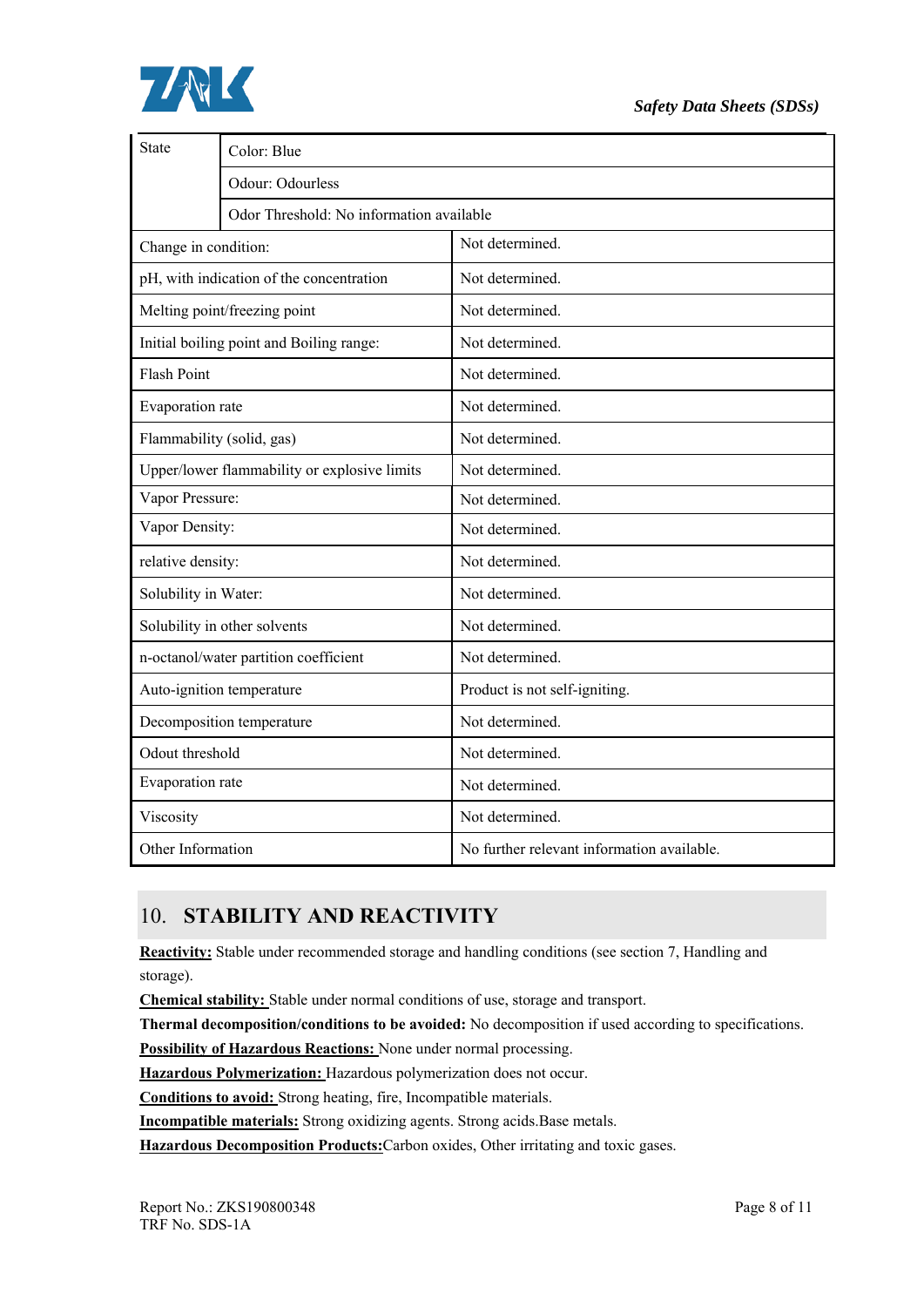

# **11. TOXICOLOGICAL INFORMATION**

#### **Acute toxiciy:** No data available.

LD/LC50 values relevant for classification:

Not available.

**Skin corrosion/irritation:** No irritant effect.

**Serious eye damage/irritation:** Cause serious eye irritation.

**Respiratory or skin sensitization:** No sensitizing effects known.

**Specific target organ system toxicity:** No information available.

**CMR effects(carcinogenity, mutagenicity and toxicity for reproduction):** No information available.

# **12. Ecological Information**

#### **Toxicity:**

Acquatic toxicity:

No further relevant information available.

**Persistence and degradability:** No further relevant information available.

**Bioaccumulative potential:** No further relevant information available.

**Mobility in soil:** No further relevant information available.

Results of PBT and vPvB assessment

PBT: Not applicable.

vPvB: Not applicable.

**Other adverse effects:** No information available.

# **13. DISPOSAL CONSIDERATIONS**

### **Waste treatment methods**

Recommendation: Must not be disposed together with household garbage.

Do not allow product to reach sewage system

### **Uncleaned packaging:**

Recommendation: Disposal must be made according to official regulations.

# **14. TRANSPORT INFORMATION**

This report applies to by sea, by air and by land;

The Polymer Li-ion Rechargeable Battery must be of a design type proved to meet the testing requirements of the Manual of test and criteria, Part III, subsection 38.3;

The Polymer Li-ion Rechargeable Battery according to Section II of PACKING INSTRUCTION 965-967 of the 2019 IATA Dangerous Goods regulations 60<sup>th</sup> Edition may be transported. and applicable U.S. DOT regulations for the safe transport of Lithium-ion Battery.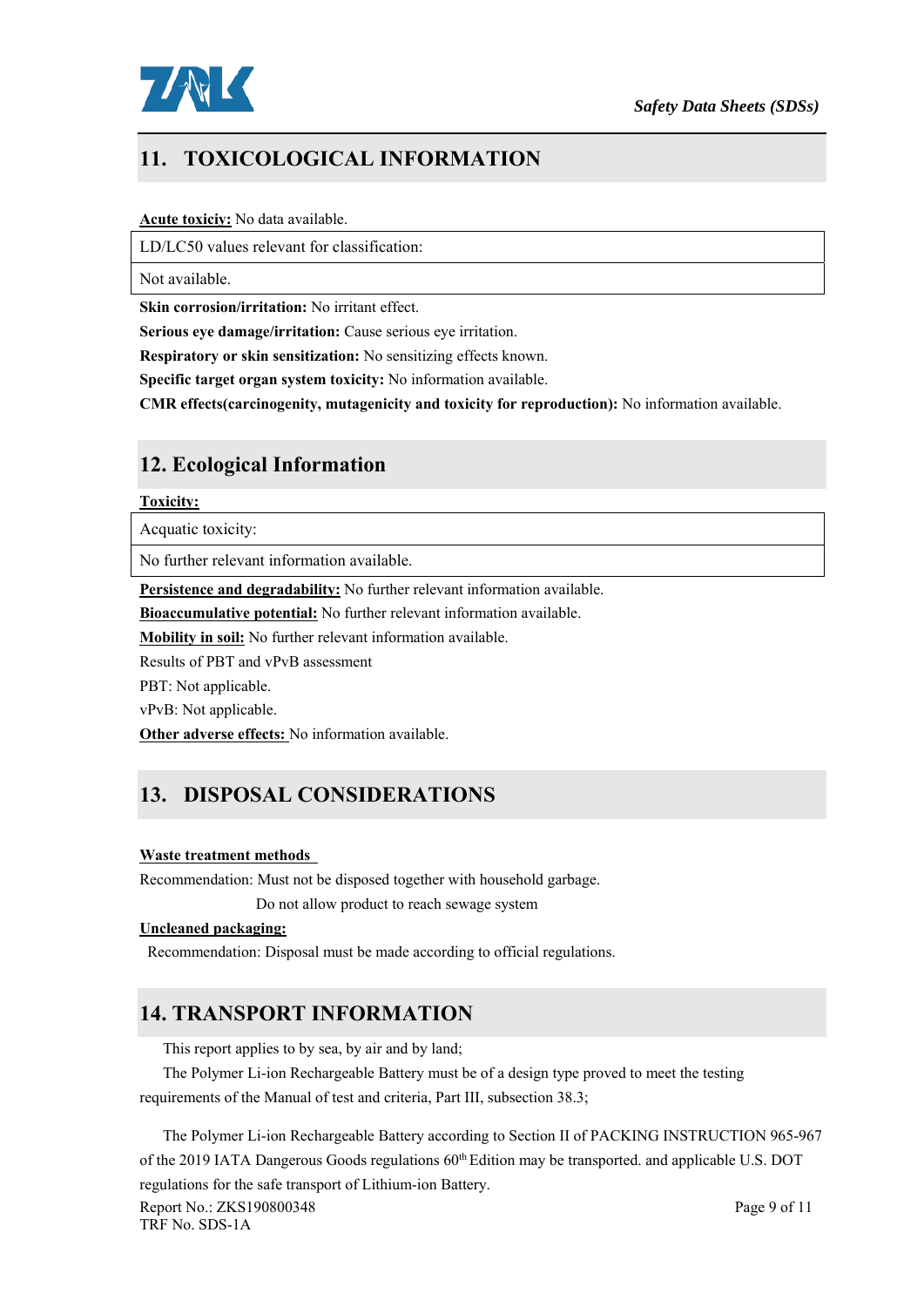

 Polymer Li-ion Rechargeable Battery was protected so as to prevent short circuits. This includes protection against contact with conductive materials within the same packaging that could lead to short circuit;

 Cell and batteries offered for transport must be packed in inner packaging's that completely enclose the cell or battery; to provide protection from damage or compression to the batteries, the inner packaging's must be placed in a strong rigid outer packaging;

 The packaging shall be adequate to avoid mechanical damage during transport, handling and stacking. The materials and pack design shall be chosen so as to prevent the development of unintentional electrical conduction, corrosion of the terminals and ingress of moisture.

The package must be handled with care and that a flammability hazard exists if the package is damaged; With regard to transport, the following regulations are cited and considered:

- The International Civil Aviation Organization (ICAO) Technical Instructions.

- The International Air transport Association (IATA) Dangerous Goods Regulations.

UN number of lithium battery: UN3480;

UN Proper shipping name/Description (technical name): Lithium ion batteries;

- The International Maritime Dangerous Goods Code 2018 Edition (Amdt.39-18)

For lithium-ion batteries by sea, provided that packaging is strong and prevent the products from short-circuit. UN number of lithium battery: UN3481;

UN Proper shipping name/Description (technical name): Lithium ion batteries

Special Provision: International maritime dangerous goods code (IMDG) 188, 230, 310, 348, 957;

- The US Hazardous Materials Regulation (HMR) pursuant to a final rule issued by RSPA

- The Office of Hazardous Materials Safety within the US Department of Transportations' (DOT) Research and Special Programs Administration (RSPA)

# **15. REGULATORY INFORMATION**

## **Safety, health and environmental regulations/legislation specific for the substance or mixture**  EU Regulation:

**Authorisations:** No information available.

**Restrictions on use:** No information available.

| CAS No.         | EU            | <b>US</b>  | Japan      | Canada      | Austrlia   | Korea      | China      |
|-----------------|---------------|------------|------------|-------------|------------|------------|------------|
|                 | <b>EINECS</b> | (TSCA)     | (ENCS)     | (DSL/       | (AICS)     | (ECL)      | (IECSC)    |
|                 |               |            |            | NDSL)       |            |            |            |
| 12190-79-3      | Listed        | Not listed | Not listed | <b>NDSL</b> | Not listed | Not listed | Not listed |
| 7429-90-5       | Listed        | Listed     | Listed     | DSL         | Listed     | Listed     | Listed     |
| 24937-79-9      | Listed        | Listed     | Listed     | <b>DSL</b>  | Listed     | Listed     | Listed     |
| 7782-42-5       | Not listed    | Listed     | Not listed | <b>DSL</b>  | Listed     | Listed     | Listed     |
| 7440-50-8       | Not listed    | Listed     | Not listed | <b>DSL</b>  | Listed     | Listed     | Listed     |
| $9003 - 55 - 8$ | Listed        | Not listed | Not listed | <b>NDSL</b> | Not listed | Not listed | Not listed |
| 21324-40-3      | Listed        | Not listed | Not listed | <b>NDSL</b> | Not listed | Not listed | Not listed |
| $96-49-1$       | Listed        | Not listed | Not listed | <b>NDSL</b> | Not listed | Not listed | Not listed |

### **Regulatory information**